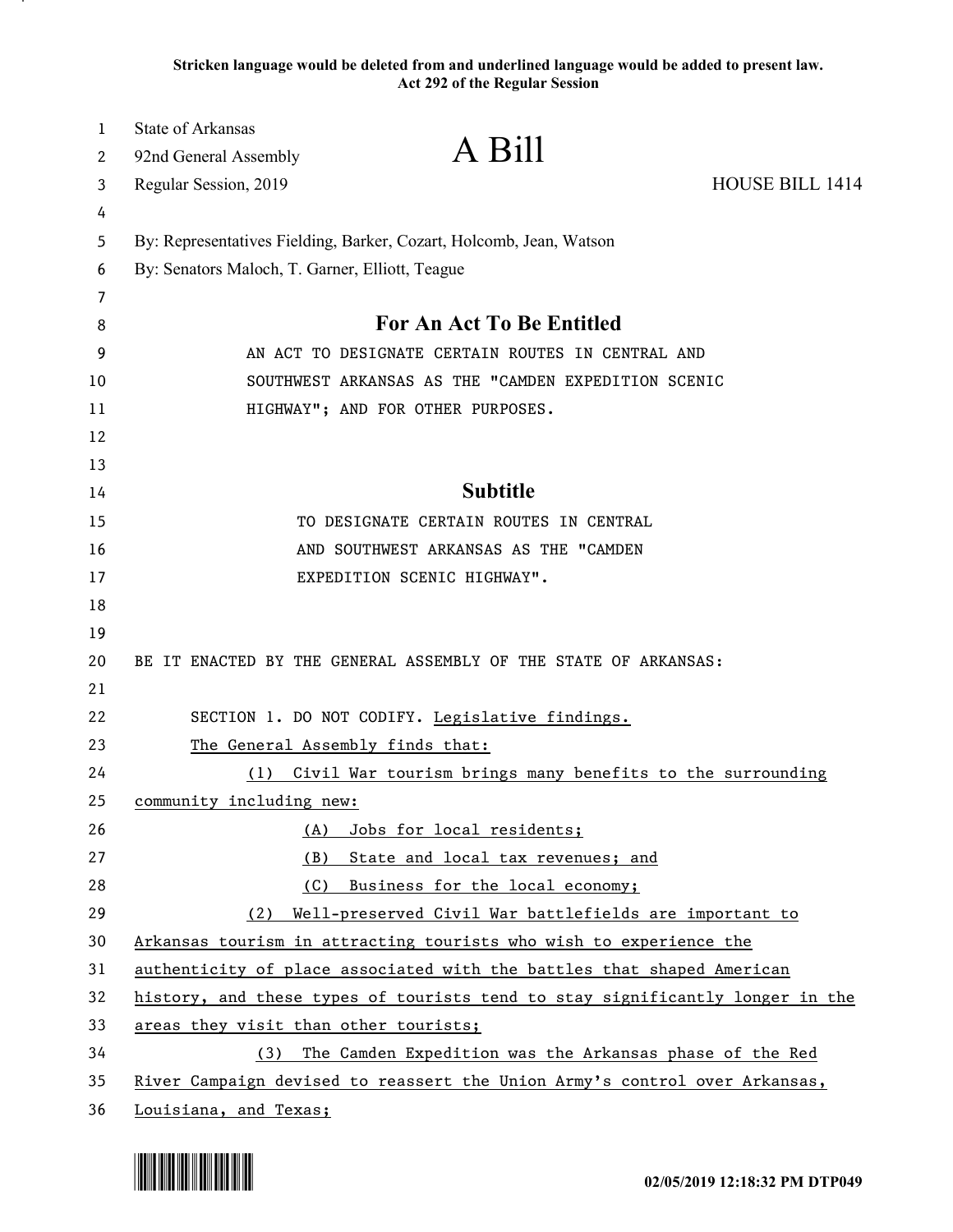| $\mathbf{1}$ | On March 23, 1864, Major General Frederick Steele led a<br>(4)                |  |  |
|--------------|-------------------------------------------------------------------------------|--|--|
| 2            | Union army of eight thousand five hundred (8,500) troops made up of infantry, |  |  |
| 3            | artillery, and cavalry south from Little Rock to join a larger Union force in |  |  |
| 4            | Shreveport, Louisiana, and invade Texas;                                      |  |  |
| 5            | (5) Major General Steele's army abandoned the drive south and                 |  |  |
| 6            | turned instead to Camden after learning Union forces in Louisiana had been    |  |  |
| 7            | defeated;                                                                     |  |  |
| 8            | Due to a lack of logistical planning, poor roads, shortage<br>(6)             |  |  |
| 9            | of food and supplies, and continued Confederate resistance, Steele and his    |  |  |
| 10           | remaining troops fled Camden and retreated to Little Rock;                    |  |  |
| 11           | The defeated Union force arrived in Little Rock on May 3,<br>(7)              |  |  |
| 12           | $1864$ , with over two thousand five hundred $(2,500)$ casualties making the  |  |  |
| 13           | Camden Expedition one of the worst Union military disasters of the American   |  |  |
| 14           | Civil War to take place in Arkansas;                                          |  |  |
| 15           | (8) In 1994, eight (8) historic sites associated with the Camden              |  |  |
| 16           | Expedition were designated as the "Camden Expedition National Historic        |  |  |
| 17           | Landmark", a distinction accorded by the United States Secretary of the       |  |  |
| 18           | Interior only to landmarks of national historical significance;               |  |  |
| 19           | (9) The Camden Expedition Scenic Highway guides a Civil War                   |  |  |
| 20           | tourist through southern and central Arkansas connecting five (5)             |  |  |
| 21           | battlefields and other Civil War historic sites, including the:               |  |  |
| 22           | Confederate State Capitol building in Historic<br>(A)                         |  |  |
| 23           | Washington State Park in Hempstead County;                                    |  |  |
| 24           | (B) Elkins' Ferry Battlefield in Clark and Nevada                             |  |  |
| 25           | counties;                                                                     |  |  |
| 26           | Fort Lookout on Rogers Street, in Camden, Ouachita<br>(C)                     |  |  |
| 27           | County;                                                                       |  |  |
| 28           | Fort Southerland on Bradley Ferry Road, in Camden,<br>(D)                     |  |  |
| 29           | Ouachita County;                                                              |  |  |
| 30           | Jenkins' Ferry Battleground State Park, Grant County;<br>(E)                  |  |  |
| 31           | (F)<br>Marks' Mills Battleground State Park, Cleveland                        |  |  |
| 32           | County;                                                                       |  |  |
| 33           | Site of the Skirmishes at Okolona, Clark County;<br>(G)                       |  |  |
| 34           | (H)<br>Poison Springs Battleground State Park State Park,                     |  |  |
| 35           | Ouachita County;                                                              |  |  |
| 36           |                                                                               |  |  |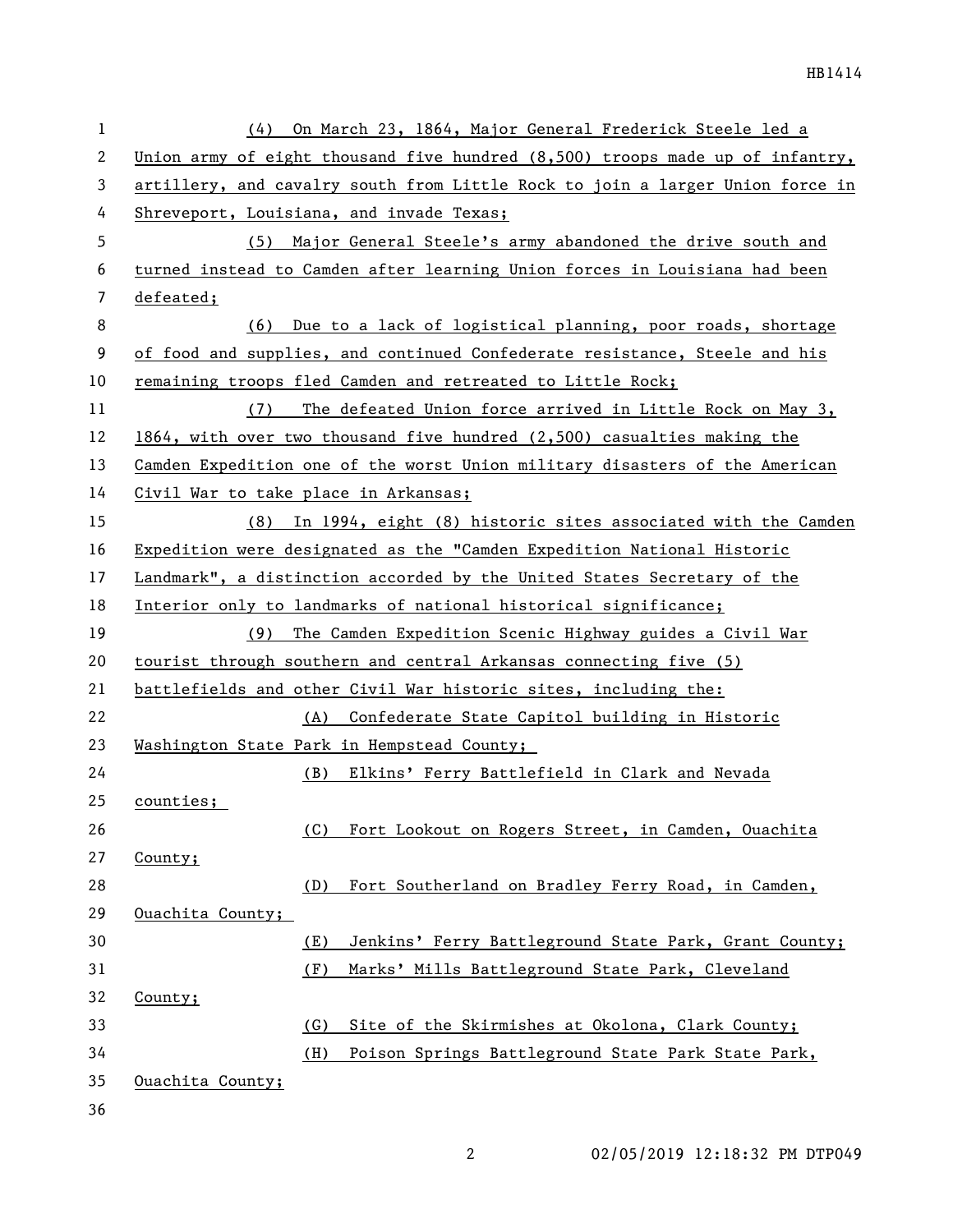| $\mathbf 1$  | Prairie D'Ane Battlefield, Nevada County; and<br>(1)                          |
|--------------|-------------------------------------------------------------------------------|
| $\mathbf{2}$ | (J)<br>Site of the Skirmish at Terre Noire Creek, Clark                       |
| 3            | County; and                                                                   |
| 4            | (10) The designation of the "Camden Expedition Scenic Highway" is             |
| 5            | essential to preserve and develop Civil War historic sites while increasing   |
| 6            | economic development of cities in close proximity to the Civil War historic   |
| 7            | sites.                                                                        |
| 8            |                                                                               |
| 9            | SECTION 2. Arkansas Code § 27-67-203(a), concerning scenic highway            |
| 10           | designations, is amended to add an additional subdivision to read as follows: |
| 11           | (51) State Highway 5 from Little Rock to Benton; State Highway 229            |
| 12           | from Benton becoming U.S. 67 South and U.S. 270B to Malvern; U.S. 270B from   |
| 13           | Malvern to Rockport; U.S. 67 South from Malvern through Donaldson to          |
| 14           | Arkadelphia; picking up at County Road 15, Midway Road, west of Donaldson,    |
| 15           | then north on County Road 15 to Social Hill; State Highway 8 from Arkadelphia |
| 16           | west to State Highway 26 and State Highway 51, Hollywood Road, to County Road |
| 17           | 269, Halfway Cemetery Road, in Halfway; then south on County Road 269 to      |
| 18           | Halfway Cemetery; picking up at the intersection of State Highway 26 and      |
| 19           | County Road 11, Davidson Campground Road, then south on County Road 11 to     |
| 20           | Davidson Campground; picking up at the intersection of State Highway 26 with  |
| 21           | State Highway 53, then south along State Highway 53 becoming State Highway 51 |
| 22           | to Okolona; picking up at County Road 16, Smyrna Road, to the Battle of the   |
| 23           | Bees historical marker; then south along State Highway 51 from Okolona to     |
| 24           | U.S. 67 south to Prescott; picking up at County Road 37, Nubbin Hill Road,    |
| 25           | north of Prescott, continue north to Elkins' Ferry Battlefield; State Highway |
| 26           | 19, Delight Highway, from Prescott north to the Prairie D'Ane Battlefield;    |
| 27           | picking up at U.S. 371 and State Highway 24 in Prescott to their intersection |
| 28           | with County Road 30 and State Highway 30; State Highway 24 from Prescott east |
| 29           | to Bluff City; picking up at the intersection of State Highway 24 with County |
| 30           | Road 23, Cale Road, then south on County Road 23 to Moscow Methodist Church   |
| 31           | and Cemetery; picking up at State Highway 332, Washington Road, from Prescott |
| 32           | west to State Highway 29 to north of Hope; U.S. 278, Commerce Boulevard,      |
| 33           | from Hope west to Historic Washington State Park in Washington; picking up at |
| 34           | the intersection of State Highway 24 and State Highway 387 in Bluff City,     |
| 35           | then south along State Highway 387 becoming State Highway 76 to its           |
| 36           | intersection with State Highway 24; then along State Highway 24 to Camden;    |

02/05/2019 12:18:32 PM DTP049